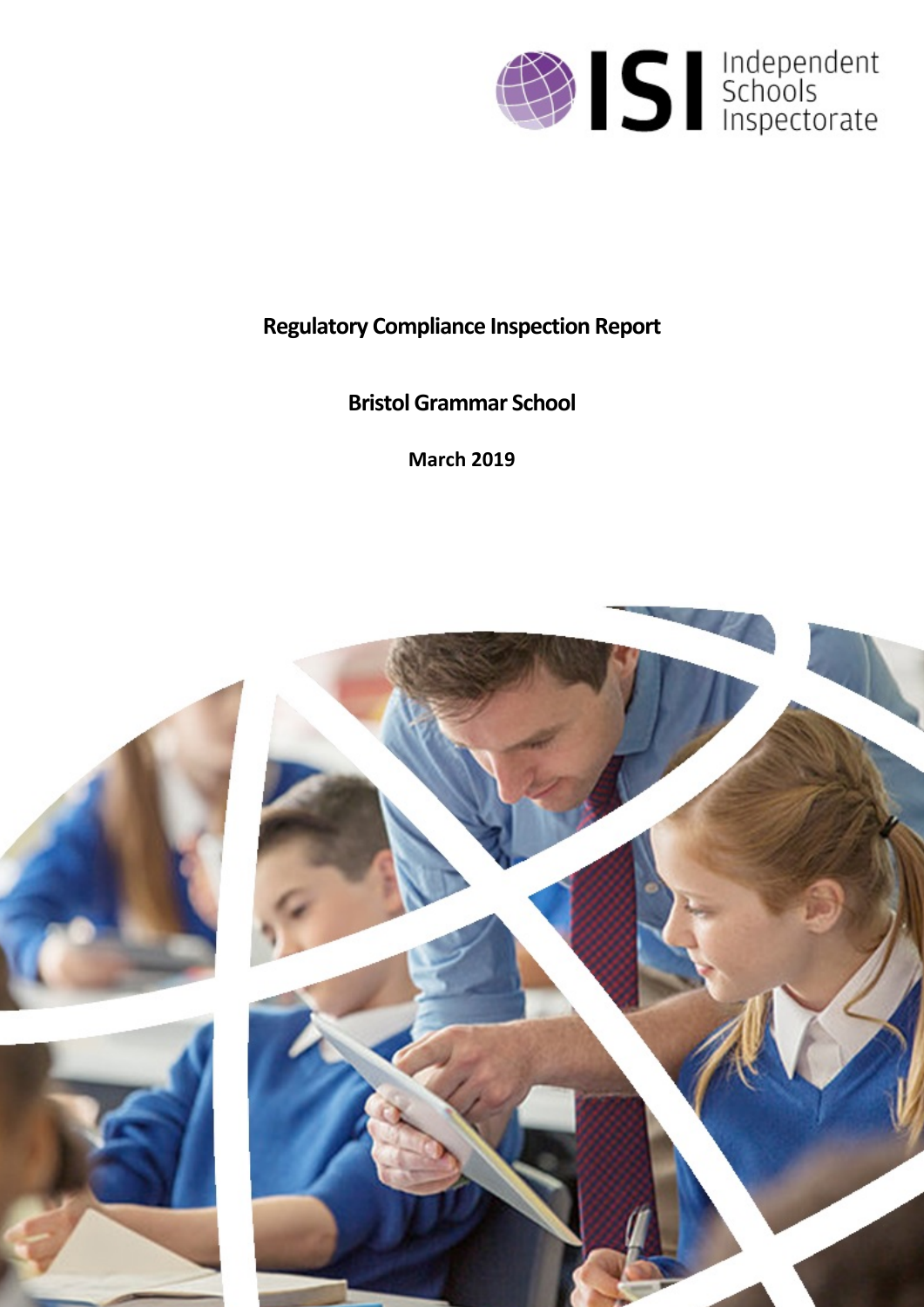# **Contents**

|    | <b>School's Details</b>                                              | 3 |
|----|----------------------------------------------------------------------|---|
| 1. | <b>Background Information</b>                                        | 4 |
|    | <b>About the school</b>                                              | 4 |
|    | What the school seeks to do                                          | 4 |
|    | About the pupils                                                     | 4 |
| 2. | <b>Regulatory Compliance Inspection</b>                              | 5 |
|    | Preface                                                              | 5 |
|    | <b>Key findings</b>                                                  | 6 |
|    | PART 1 - Quality of education provided                               | 6 |
|    | PART 2 - Spiritual, moral, social and cultural development of pupils | 6 |
|    | PART 3 - Welfare, health and safety of pupils                        | 6 |
|    | PART 4 – Suitability of staff, supply staff, and proprietors         | 6 |
|    | PART 5 - Premises of and accommodation at schools                    | 7 |
|    | <b>PART 6 - Provision of information</b>                             | 7 |
|    | PART 7 - Manner in which complaints are handled                      | 7 |
|    | PART 8 - Quality of leadership in and management of schools          | 7 |
| 3. | <b>Inspection Evidence</b>                                           | 8 |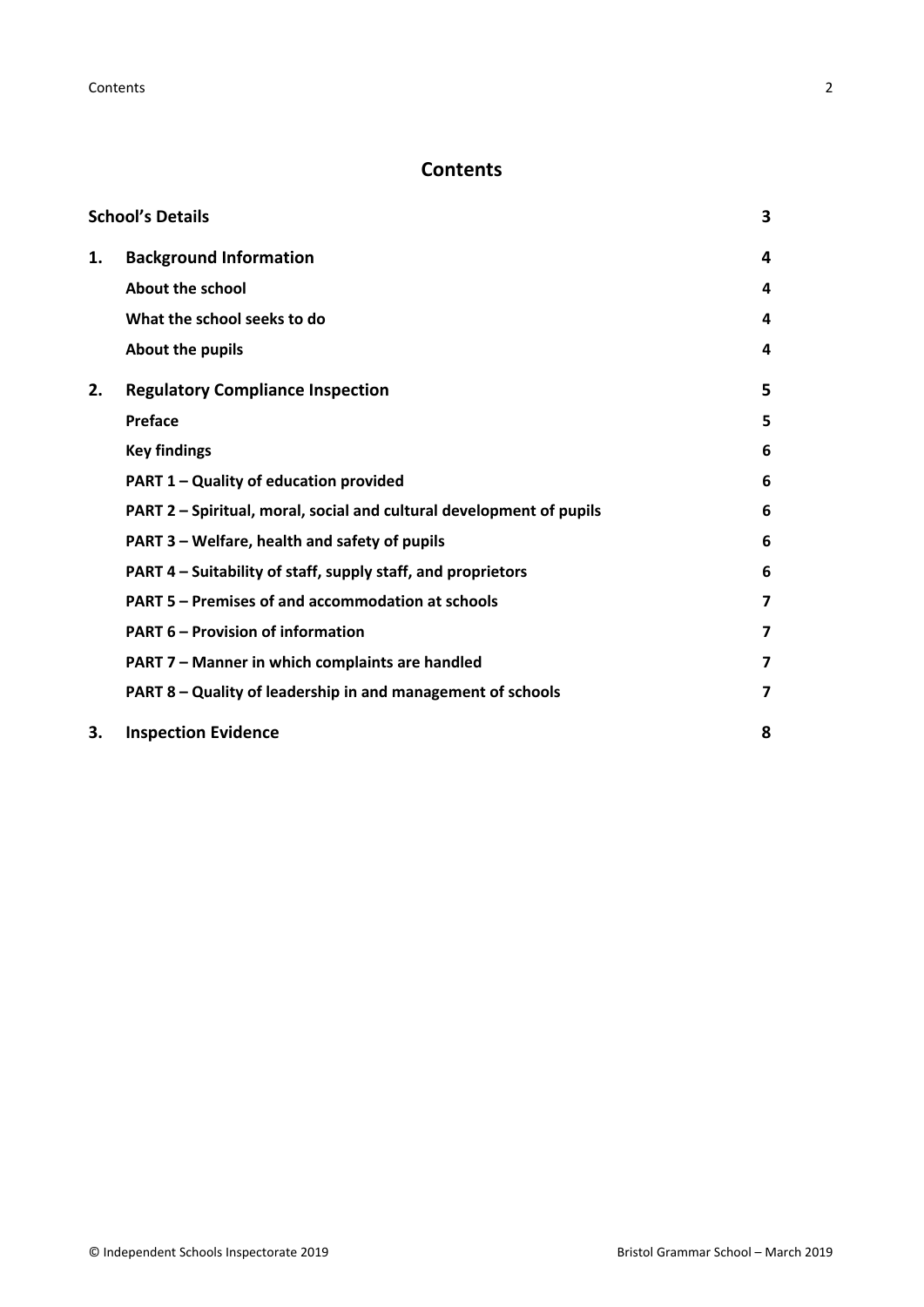| <b>School</b>                    | <b>Bristol Grammar School</b> |     |                   |     |
|----------------------------------|-------------------------------|-----|-------------------|-----|
| <b>DfE</b> number                | 801/6013                      |     |                   |     |
| <b>Registered charity number</b> | 1104425                       |     |                   |     |
| <b>Address</b>                   | <b>Bristol Grammar School</b> |     |                   |     |
|                                  | University Road               |     |                   |     |
|                                  | <b>Bristol</b>                |     |                   |     |
|                                  | <b>BS8 1SR</b>                |     |                   |     |
| <b>Telephone number</b>          | 0117 9736006                  |     |                   |     |
| <b>Email address</b>             | website@bgs.bristol.sch.uk    |     |                   |     |
| Headmaster                       | Mr Jaideep Barot              |     |                   |     |
| <b>Chair of governors</b>        | Mr Romesh Vaitilingam MBE     |     |                   |     |
| Age range                        | 4 to 18                       |     |                   |     |
| Number of pupils on roll         | 1339                          |     |                   |     |
|                                  | <b>Boys</b>                   | 767 | <b>Girls</b>      | 572 |
|                                  | <b>EYFS</b>                   | 36  | <b>Juniors</b>    | 297 |
|                                  | <b>Seniors</b>                | 698 | <b>Sixth Form</b> | 308 |
| <b>Inspection dates</b>          | 20 to 21 March 2019           |     |                   |     |

# <span id="page-2-0"></span>**School's Details**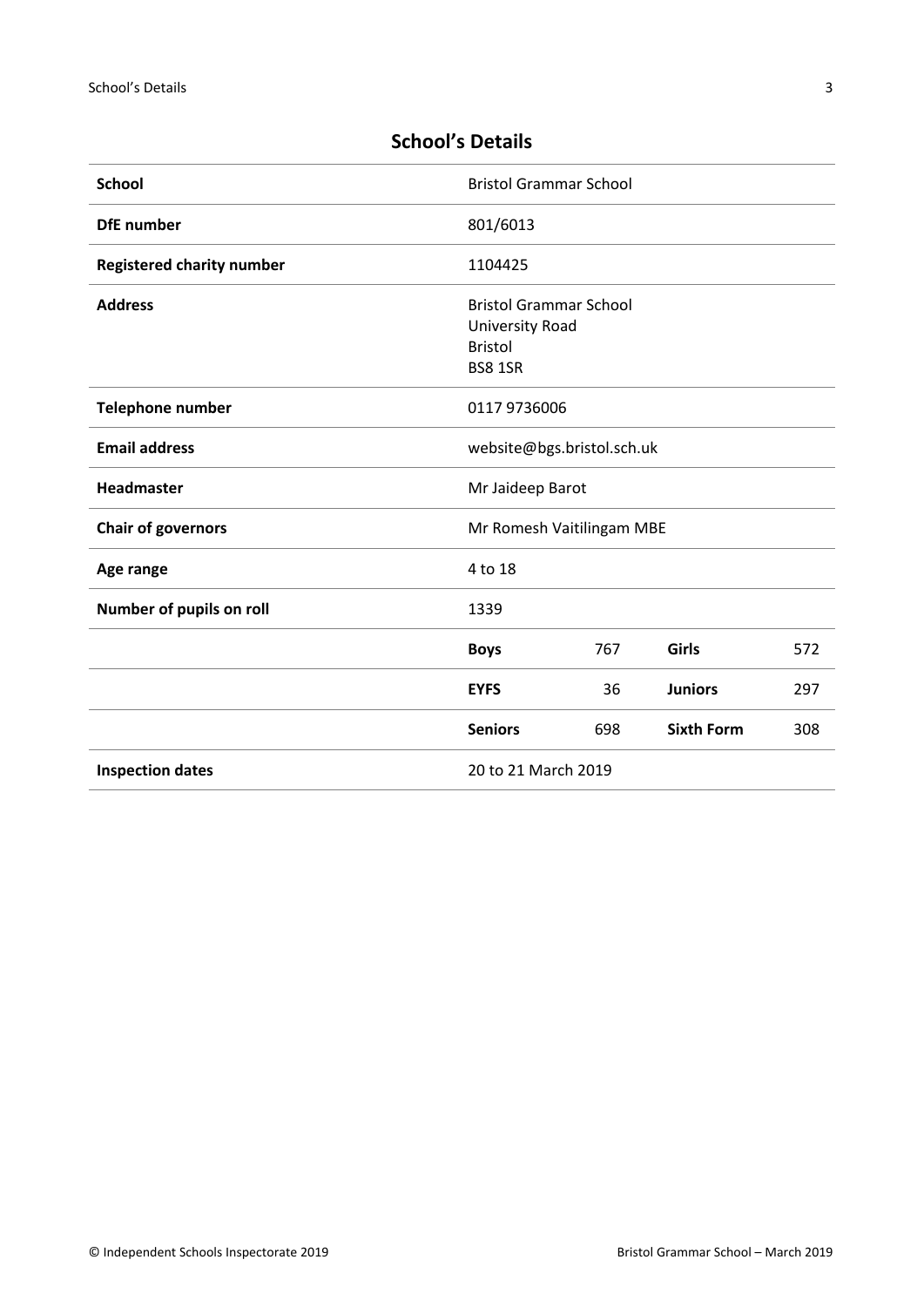# <span id="page-3-0"></span>**1. Background Information**

#### <span id="page-3-1"></span>**About the school**

1.1 Bristol Grammar School is a co-educational day school for pupils aged 4 to 18 years. The school was founded for boys by Royal Charter in 1532. It moved to its present site in 1879 and has been coeducational since 1977. The school has a broadly Christian ethos and welcomes those of all faiths or none. It is a charitable foundation whose trustees serve as governors with proprietorial responsibility. Since the previous inspection, the school has opened a performing arts centre and has been awarded International Baccalaureate (IB) status.

#### <span id="page-3-2"></span>**What the school seeks to do**

1.2 The school aims to provide a happy, caring, family environment, inspiring all pupils to love learning through high-quality teaching with rich learning experiences, warm pastoral care, and broad-ranging intellectual, physical and cultural opportunities. It encourages the development of responsibility, leadership and service of others. The school seeks to prepare and motivate pupils in order that they are prepared for the next stage of learning and able to contribute positively to the wider world.

#### <span id="page-3-3"></span>**About the pupils**

1.3 The school has a wide socio-economic mix of pupils with approximately a fifth coming from a range of ethnic minority backgrounds reflecting the wider community in Bristol. Nationally standardised data provided by the school indicate that the ability of pupils, including those in the sixth form, is above the national average. There are 148 pupils who have been identified as having special educational needs and/or disabilities (SEND). Twenty-five of these pupils receive additional academic support to meet their needs, which include dyslexia and dyspraxia. No pupil has an education, health and care (EHC) plan. Forty-four pupils are identified as having English as an additional language (EAL), none of whom receive additional support. More able pupils have access to the school's scholars' programme which provides a range of challenging academic, creative arts and sporting activities and events.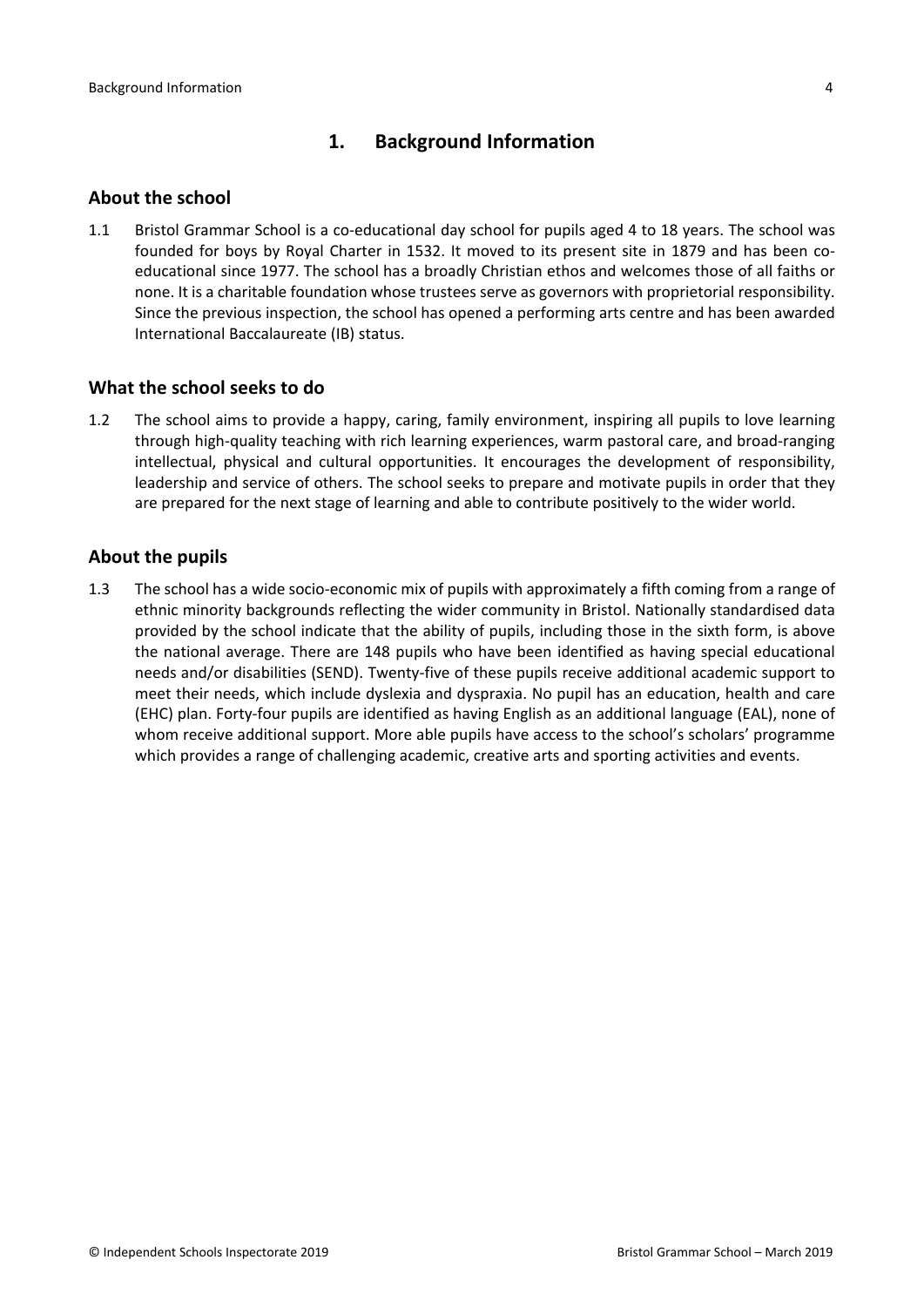# <span id="page-4-0"></span>**2. Regulatory Compliance Inspection**

## <span id="page-4-1"></span>**Preface**

The registration authority for independent schools is the Department for Education (DfE), which directs inspection according to a specified frequency or at any time where the DfE has particular concerns about a school. The Independent Schools Inspectorate (ISI) is the body approved by the Secretary of State for the purpose of inspecting schools which are, or whose heads are, in membership of the associations which form the Independent Schools Council (ISC) and reporting on the extent to which they meet the Independent School Standards ('the standards') in the Schedule to the Education (Independent School Standards) Regulations 2014. Accordingly, inspection records whether the school meets each of these standards, which are arranged in eight Parts, each of which is divided into separate paragraphs. The inspection of schools that have early years settings not requiring registration similarly records whether the school complies with key provisions of the Early Years Foundation Stage statutory framework, and for registered settings the full range of the Early Years Foundation Stage provisions is considered. Additionally, the inspection reports on the school's accessibility plan under Schedule 10 of the Equality Act 2010 and the ban on corporal punishment under section 548 of the Education Act 1996. It comments on the progress made by the school in meeting the compliance action points set out in the school's most recent statutory inspection.

All association independent schools will have an inspection within three yearsfrom April 2016, in accordance with the Framework and DfE requirements. The inspection may be of COMPLIANCE ONLY or a combined inspection of EDUCATIONAL QUALITY AND COMPLIANCE depending on a number of factors, including findings from their most recent inspection. Schools judged not to meet the standards may also be subject to a progress monitoring visit before their next routine inspection. The progress monitoring visit will judge whether the school has taken the necessary action to meet any un-met standards identified at their previous inspection.

The inspection was also carried out under the arrangements of the ISC Associations for the maintenance and improvement of the quality of their membership.

**This is a COMPLIANCE ONLY inspection and as such reports only on the school's compliance with the standards.** The standards represent minimum requirements and judgements are given either as **met** or as **not met**. All schools are required to meet all the standards applicable to them. Where the minimum requirements are not met, this is clearly indicated in the relevant section of the report and the school is required to take the actions specified.

Inspections do not include matters that are outside of the regulatory framework described above, such as: an exhaustive health and safety audit; compliance with data protection requirements; an in-depth examination of the structural condition of the school, its services or other physical features; contractual arrangements with parents; an investigation of the financial viability of the school or its accounting procedures.

Inspectors may be aware of individual safeguarding concerns, allegations and complaints as part of the inspection process. Such matters will not usually be referred to specifically in published reports in this document but will have been considered by the team in reaching its judgements.

Links to the full regulations and requirements can be found here: The Education [\(Independent](http://www.legislation.gov.uk/uksi/2014/3283/contents/made) School Standards) [Regulations](http://www.legislation.gov.uk/uksi/2014/3283/contents/made) 2014, Early Years Foundation Stage Statutory [Framework.](https://www.gov.uk/government/publications/early-years-foundation-stage-framework--2)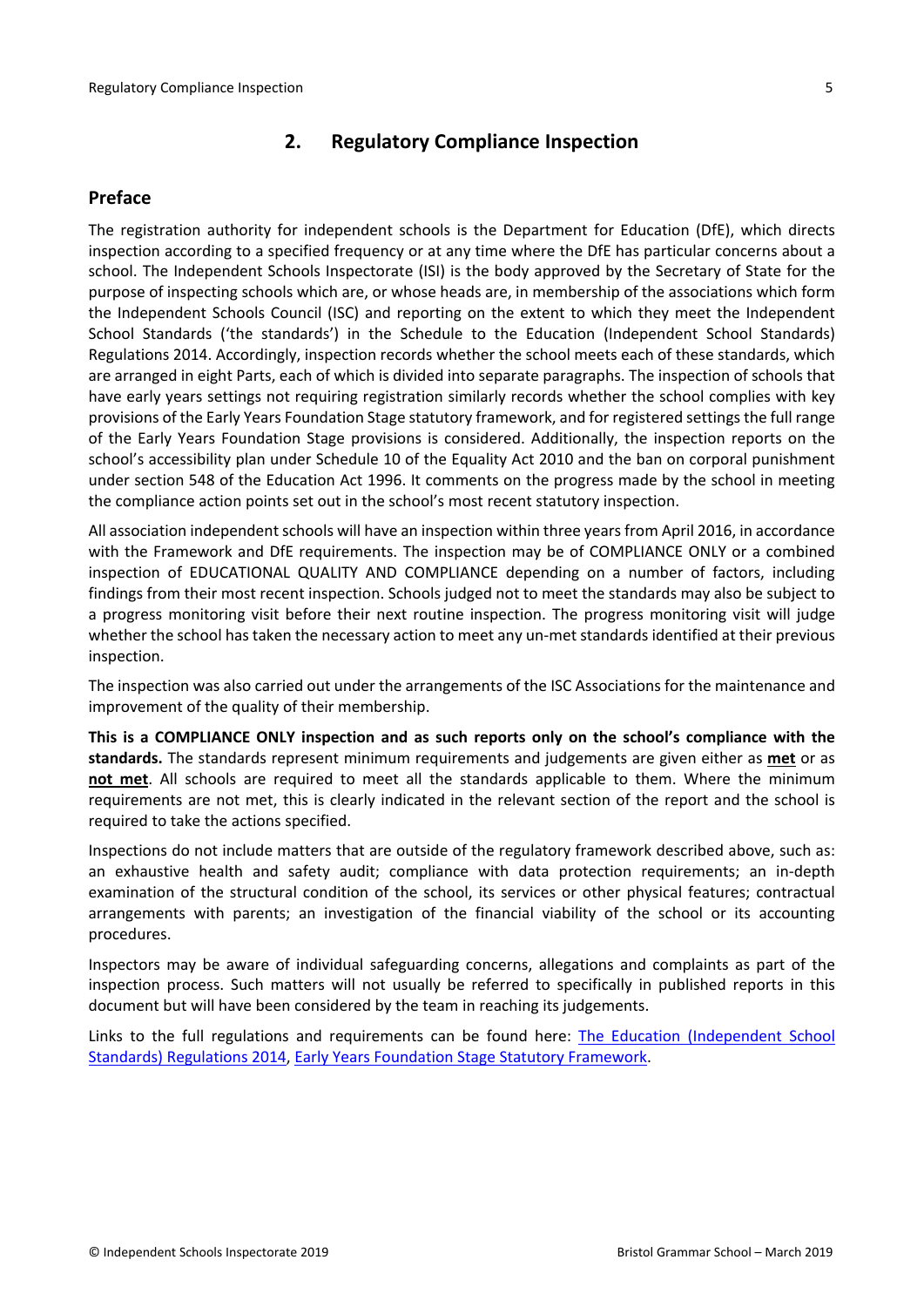## <span id="page-5-0"></span>**Key findings**

2.1 The school meets the standards in the schedule to the Education (Independent School Standards) Regulations 2014 and relevant requirements of the statutory framework for the Early Years Foundation Stage, and associated requirements, and no further action is required as a result of this inspection.

# <span id="page-5-1"></span>**PART 1 – Quality of education provided**

- 2.2 In the infant and junior school, the school uses its own framework to determine attainment, instead of the national framework.
- 2.3 At GCSE in the years 2016 to 2018, performance has been well above the national average for maintained schools.
- 2.4 In the sixth form, A-level results in the years 2016 to 2018 have been above the national average for sixth formers in maintained schools.
- 2.5 The curriculum is documented, supported by appropriate plans and schemes of work for the pupils and covers the required breadth of material. The teaching enables pupils to make good progress, encompasses effective behaviour management and is supported by suitable resources. A suitable framework for the assessment of pupils' performance is in place.
- **2.6 The standards relating to the quality of education [paragraphs 1–4] are met.**

#### <span id="page-5-2"></span>**PART 2 – Spiritual, moral, social and cultural development of pupils**

- 2.7 Principles and values are actively promoted which facilitate the personal development of pupils as responsible, tolerant, law-abiding citizens.
- **2.8 The standard relating to spiritual, moral, social and cultural development [paragraph 5] is met.**

#### <span id="page-5-3"></span>**PART 3 – Welfare, health and safety of pupils**

- 2.9 Arrangements are made to safeguard and promote the welfare of pupils by means that pay due regard to current statutory guidance; good behaviour is promoted; bullying is prevented so far as reasonably practicable; health and safety requirements are met, including those relating to fire safety; provision is made for first aid. Pupils are properly supervised; admission and attendance registers are maintained, as required, and there is a strategic approach to risk assessment. A disability access plan is in place.
- **2.10 The standardsrelating to welfare, health and safety [paragraphs 6–16], the requirement of Schedule 10 of the Equality Act 2010, and the ban on corporal punishment undersection 548 of the Education Act 1996 are met.**

#### <span id="page-5-4"></span>**PART 4 – Suitability of staff, supply staff, and proprietors**

- 2.11 The school makes appropriate checks to ensure the suitability of staff, supply staff, and proprietors and a register is kept as required.
- **2.12 The standards relating to the suitability of those in contact with pupils at the school [paragraphs 17–21] are met.**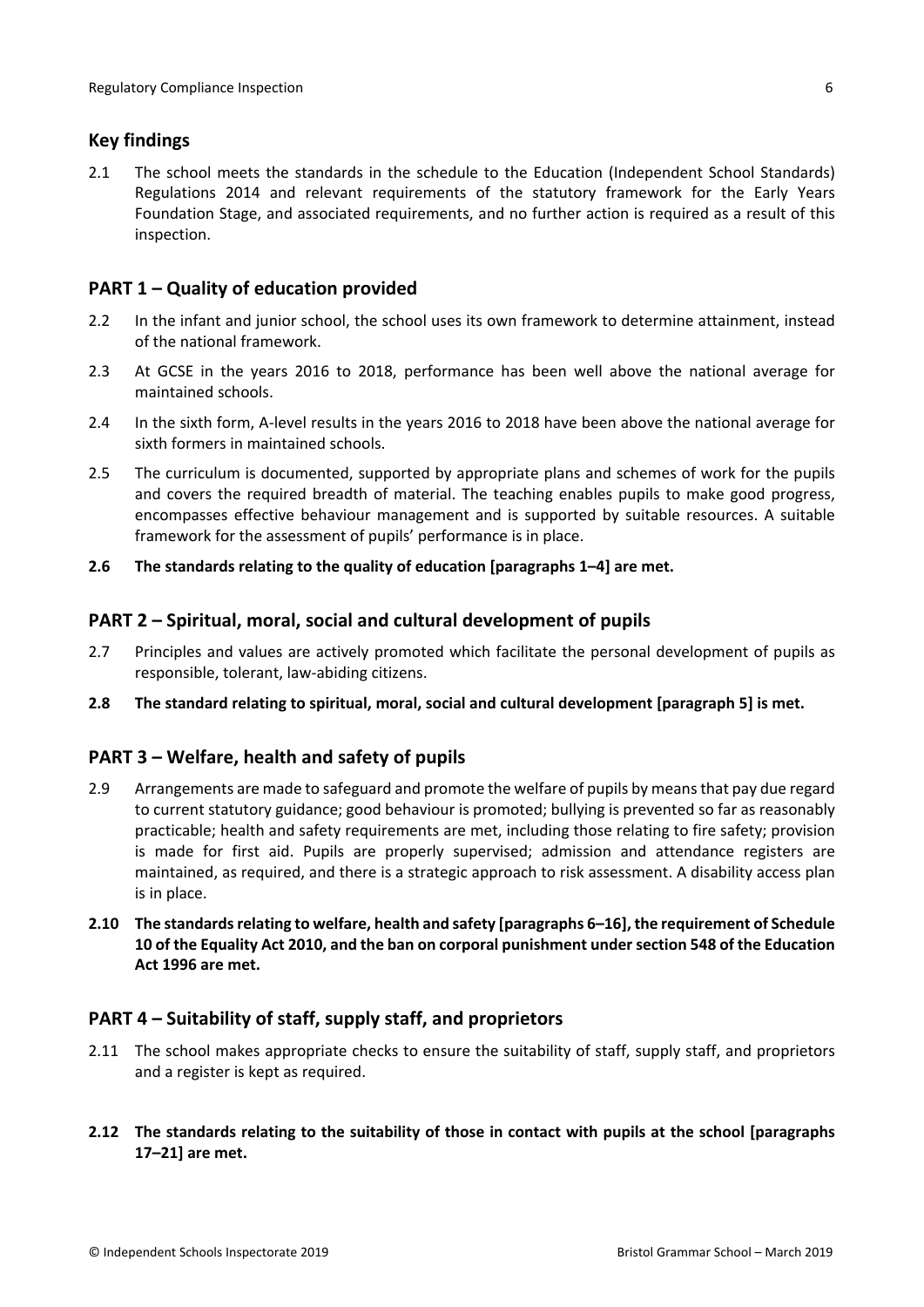## <span id="page-6-0"></span>**PART 5 – Premises of and accommodation at schools**

2.13 Suitable toilet and changing facilities, and showering facilities where required by the standard are provided. The premises are maintained to a standard commensurate with health and safety; acoustics and lighting are appropriate; water provision is adequate. Suitable outdoor space is provided for physical education and outdoor play.

#### **2.14 The standards relating to the premises and accommodation [paragraphs 22–31] are met.**

## <span id="page-6-1"></span>**PART 6 – Provision of information**

2.15 A range of information is variously published, provided or made available to parents, inspectors and the Department for Education. These include details about the proprietor, the ethos of the school and the curriculum, and of the school's arrangements for admission, behaviour and exclusions, bullying, health and safety, first aid, details of the complaints procedure, and the number of complaints registered under the formal procedure during the preceding school year, and the provision for any pupils with education, health and care plans or English as an additional language. They also include particulars of the school's academic performance during the preceding school year, inspection reports and (for parents only) a report at least annually of their own child's progress. The safeguarding policy is posted on the school's website.

#### **2.16 The standard relating to the provision of information [paragraph 32] is met.**

#### <span id="page-6-2"></span>**PART 7 – Manner in which complaints are handled**

- 2.17 Parental complaints, if any, are handled effectively through a three-stage process, (informal, formal and a hearing before a panel of three, one of whom is independent of the school). Each stage has clear time scales, and at the third stage the panel can make findings and recommendations which are communicated to the complainant. Records are kept appropriately, including of any action taken, whether or not a complaint is successful.
- **2.18 The standard relating to the handling of complaints [paragraph 33] is met.**

#### <span id="page-6-3"></span>**PART 8 – Quality of leadership in and management of schools**

2.19 The proprietor ensures that the leadership and management demonstrate good skills and knowledge, and fulfil their responsibilities effectively, so that the other standards are consistently met and they actively promote the well-being of the pupils.

#### **2.20 The standard relating to leadership and management of the school [paragraph 34] is met.**